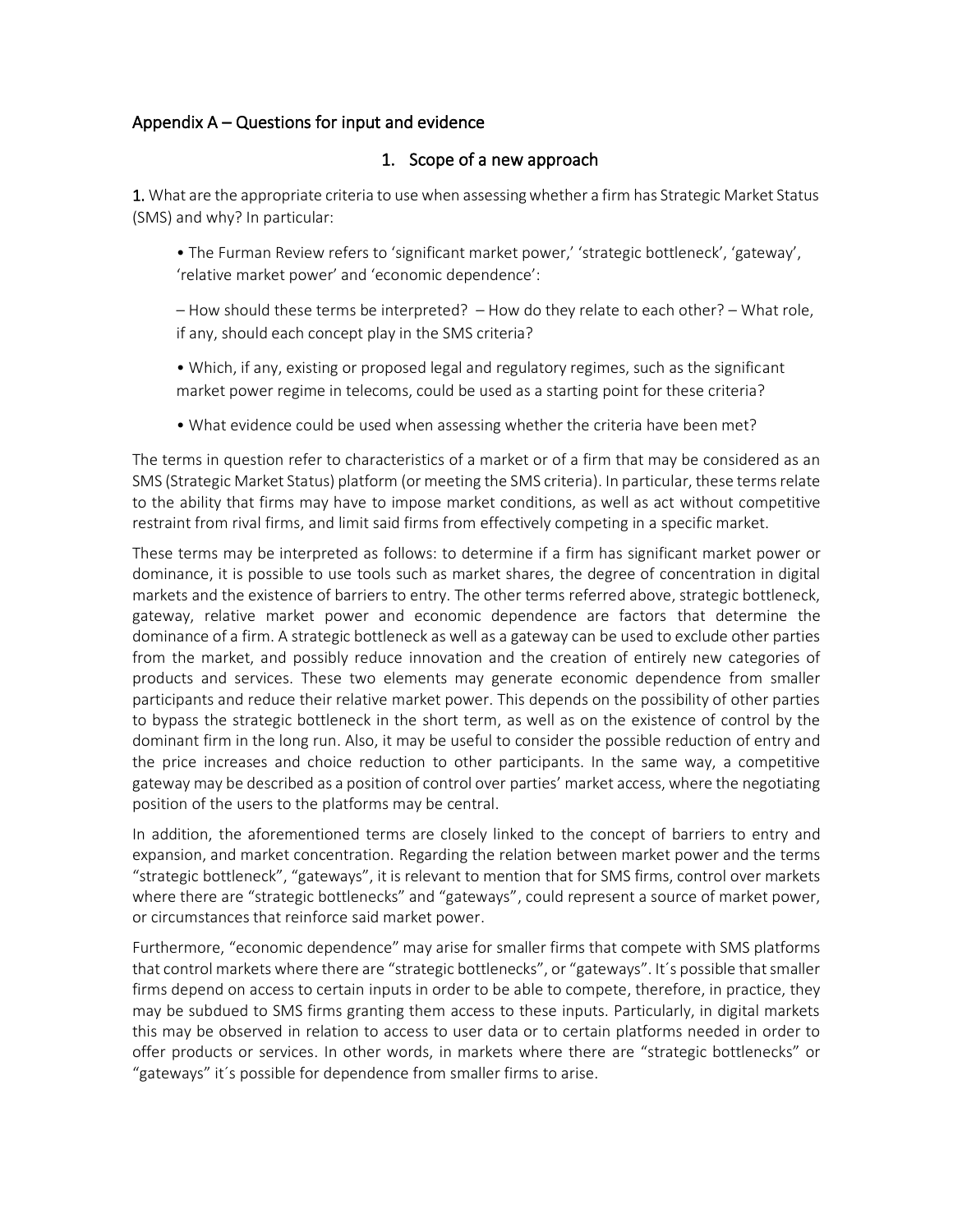Complementary analysis should be considered in order to establish a starting point for determining the existence of market power in digital markets, considering where there are "strategic bottlenecks", or "gateways". There should be further consideration into determining whether these concepts are inherently part of market characteristics and how they operate, or whether they were created o made possible by a SMS firm, in order to inhibit entry from rival firms. In addition, there should be further consideration regarding whether a certain market displays characteristic of a natural monopoly, or if it is socially profitable for there to be competition, that guarantees access to scarce inputs by rival firms.

2. What implications should follow when a firm is designated as having SMS? For example:

- Should a SMS designation enable remedies beyond a code of conduct to be deployed?
- Should SMS status apply to the corporate group as a whole?
- Should the implications of SMS status be confined to a subset of a firm's activities (in line with the market study's recommendation regarding core and adjacent markets)?

The designation of a firm as SMS requires the implementation of measures in order to prevent conducts that may be considered as abuse of dominance. In that context, compliance with a code of conduct could represent a form of preventive regulation, that can ensure these firms refrain from executing practices that harm competition in their respective markets.

To this point, in order to ensure legal certainty among firms that may be designated as SMS platforms, it is opportune to establish the possible remedies that may be implemented beforehand, and that said remedies be included in the relevant regulation.

In relation to the status being designated to a corporate group as a whole, it is relevant to point out that the SMS status should consider the totality of the firms that are linked to the operations where there was found to be "strategic bottlenecks" or "gateways". Mainly, due to the fact that SMS platforms regularly participate in several related markets where they may not be found to have market power. Therefore, compliance to the code of conduct, as well as the consequential remedies or sanctions, should bind all firms or enterprises involved in the market that justified the SMS designation.

3. What should be the scope of a new pro-competition approach, in terms of the activities covered? In particular:

- What are the criteria that should define which activities fall within the remit of this regime?
- Views on the solution outlined by the Furman Review (paragraph 2.13) are welcome.

The criteria that defines the activities that fall within the pro-competition regime, particularly, the code of conduct, should be determined by those that develop in markets where there are strong network effects, and where the accumulation and access to user data is an input that is difficult to substitute or replicate. In addition, there should be consideration regarding markets where significant economies of scale are present, and where they entail substantial competitive advantages to the incumbents, as well as, where there are "strategic bottlenecks" or "gateways", and barriers to entry, that inhibit competition from smaller firms.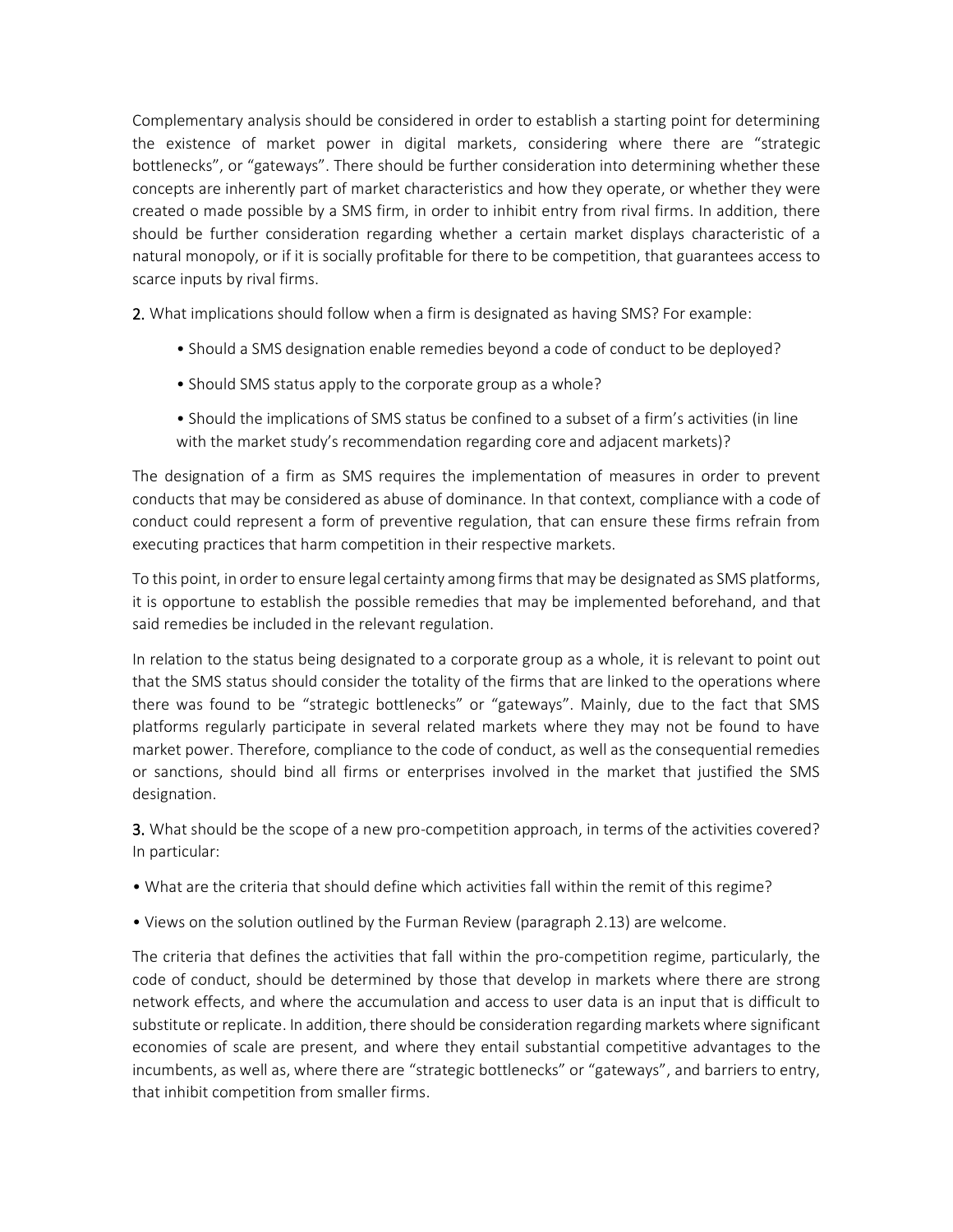Regarding the solution outlined by the Furman Review (paragraph 2.13), it is relevant to point out that in order to reduce network-effects in a data driven market, it may be necessary to enable interoperability among different platforms. Also, access to user data among different platforms could be facilitated. Creating conditions that make interoperability possible for entrant platforms and more efficient, may involve establishing technological features that make access easy for these platforms and cost efficient.

4. What future developments in digital technology or markets are most relevant for the Taskforce's work? Can you provide evidence as to the possible implications of the COVID-19 pandemic for digital markets both in the short and long term?

The Taskforce may consider working on establishing legal framework for future mergers and acquisitions that, in the case of digital markets, could take into account aspects related to data-driven platforms, in order to better identify potential lessening of competition, where platforms, in spite of offering notably different services across separate markets, rely heavily on the accumulation of user data.

Possibly, the COVID-19 pandemic will have negative impacts across economies. One of the most affected sectors will be the buying and selling of digital advertising spaces, because of the closeness of the digital advertising market with other productive sectors. In this regard, it is possible that businesses that regularly buy digital advertising will have profit reductions, which could lead to a reduction in the budget assigned to the acquisition of digital advertising spaces as well as the selection of well-known providers and less riskier options (that are correlated with large digital advertising providers). Then, the digital advertising industry could be significantly impacted in different ways, such as more concentration.

Furthermore, in general terms, said pandemic may have strong impact on the growth of digital markets in Mexico, due to the fact that the lockdown imposed on various sectors of the economy has led internet users to increase and diversify their use of digital platforms. However, at this stage, we have yet to collect data on the growth of said platforms.

## 2. Remedies for addressing harm

5. What are the anti-competitive effects that can arise from the exercise of market power by digital platforms, in particular those platforms not considered by the market study?

One of the main negative effects on competition in digital markets is the reduction of innovation by incumbent companies. On the one hand, reduction of innovation will mainly affect consumers, who would not be able to acquire better products and services than in a competitive market. On the other hand, dominance and concentration in certain digital markets, that may be caused by the natural conditions of the market, can facilitate that dominant companies carry out anticompetitive practices, such as abuse of dominance and vertical restrictions, strengthening and maintaining their dominant position. An example of this kind of anticompetitive practices by dominant companies could be the "*Most Favored Nation clauses*" (MFNs) in commercial contracts, which are vertical arrangements whereby the supplier undertakes to offer the purchaser the most favorable terms available to its other purchasers. Finally, another possible anticompetitive practice could be the resale price maintenance or retail price maintenance, which is related to agreements that seek to establish a fixed or minimum price for the resale of products by a distributor to the final consumer.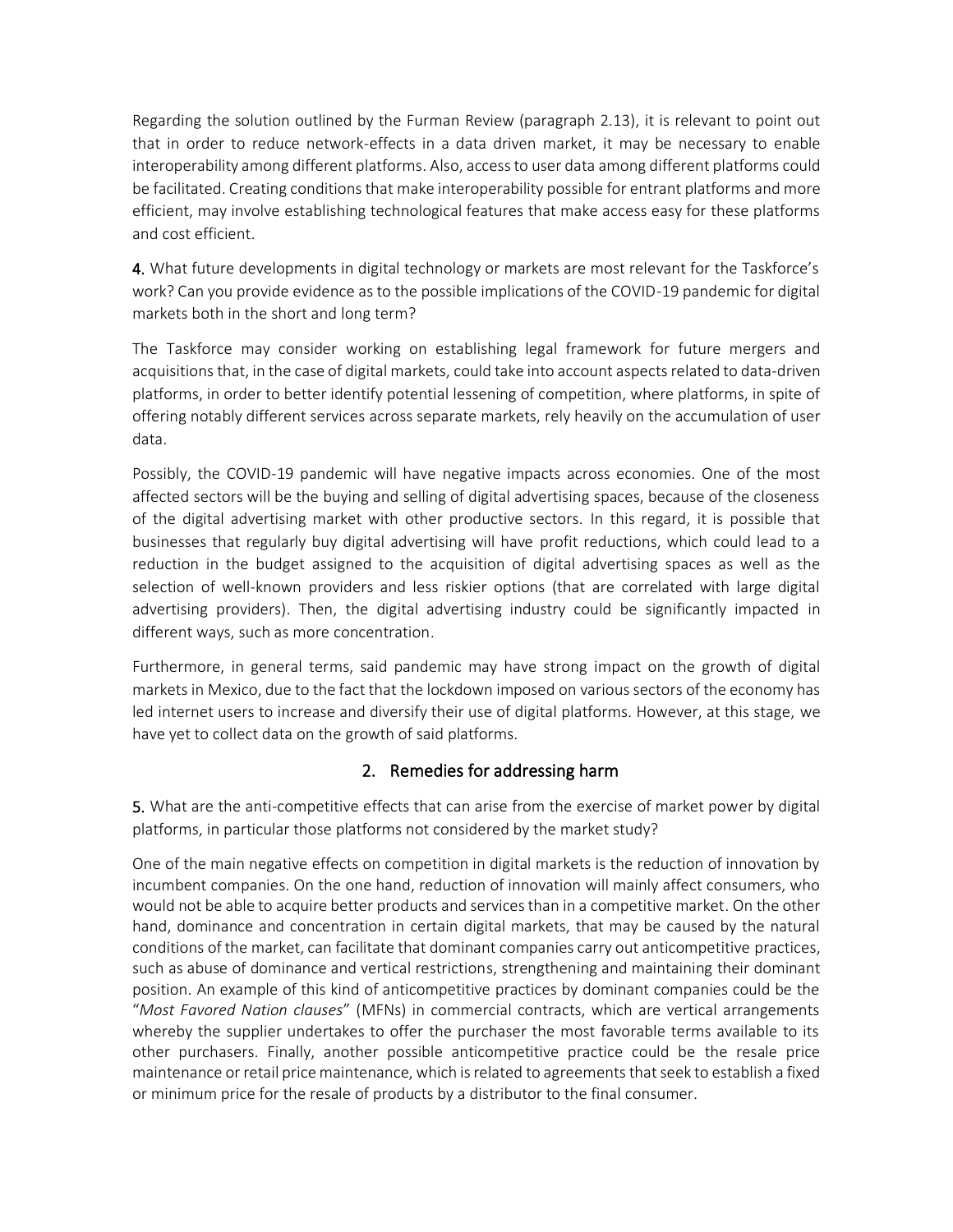6. In relation to the code of conduct:

• Would a code structure like that proposed by the market study incorporating high-level objectives, principles and supporting guidance work well across other digital markets?

• To what extent would the proposals for a code of conduct put forward by the market study, based on the objectives of 'Fair trading', 'Open choices' and 'Trust and transparency', be able to tackle these effects? How, if at all, would they need to differ and why?

The proposal for a code of conduct is adequate to guide the behavior of big tech companies having Strategic Market Status. It is considered useful that this code of conduct be based on a set of core principles stablished by the industry, stakeholders and the authorities working together. Nevertheless, it may not be that necessary the pursue of all the principles across other digital markets, because competition among parties with relative market power may help to accomplish the same principles that the code encourages. For example, the fair trading principle (which requires the platform to trade on fair and reasonable terms for services where they are an unavoidable trading partner as a result of their gateway market position) is intended to address concerns around the potential for exploitative behavior on the SMS platform. So, in regular circumstances, where there are no bottlenecks or competitive gateways it won't be necessary to enforce said code. Besides, there is the possibility that authorities end up overregulating all of the digital markets, which can reduce innovation and the creation of new products and services.

However, in order to promote interoperability, a suggested element to incorporate in the code of conduct is to establish a minimum amount of user data available to other platforms. For example, in other sectors, such as the financial services sector, there are markets with network effects and where access to information may be a barrier to entry. In this specific sector, interoperability is promoted by sharing a minimum amount of user information, in order to facilitate the entry of new competitors that require, as a factor of production, data to compete properly. The available information does not have to be not very specific to avoid a "*free-rider*" problem in obtaining information, but there is a minimum amount of basic user information needed that can be easily shared. The minimum amount of basic information can facilitate the entrance of new participants in a given digital market, because it is a guarantee of having a minimum input or factor of production to generate basic products and services. In addition, the basic information should be regulated.

7. Should there be heightened scrutiny of acquisitions by SMS firms through a separate merger control regime? What should be the jurisdictional and substantive components of such a regime?

Yes. Implementing special scrutiny on mergers or acquisitions by SMS companies could be very opportune because, as evidence indicates, recently SMS firms have acquired small competitors, which has allowed them to increase their Market Power substantially and their ability to take advantage of customers with abusive practices. For example, Google has acquired several AdTech companies that previously were competitors, therefore, accumulating technological infrastructure and user data. Consequently, in the past years Google's market position has been strengthened and now it is a relevant attribute. In addition, it seems that the traditional merger analysis regime has not been effective to prevent increase of the SMS firms' relevance and a possible future integrated supply chain. For instance, one legal issue that arises in the Mexican legislation is that the competition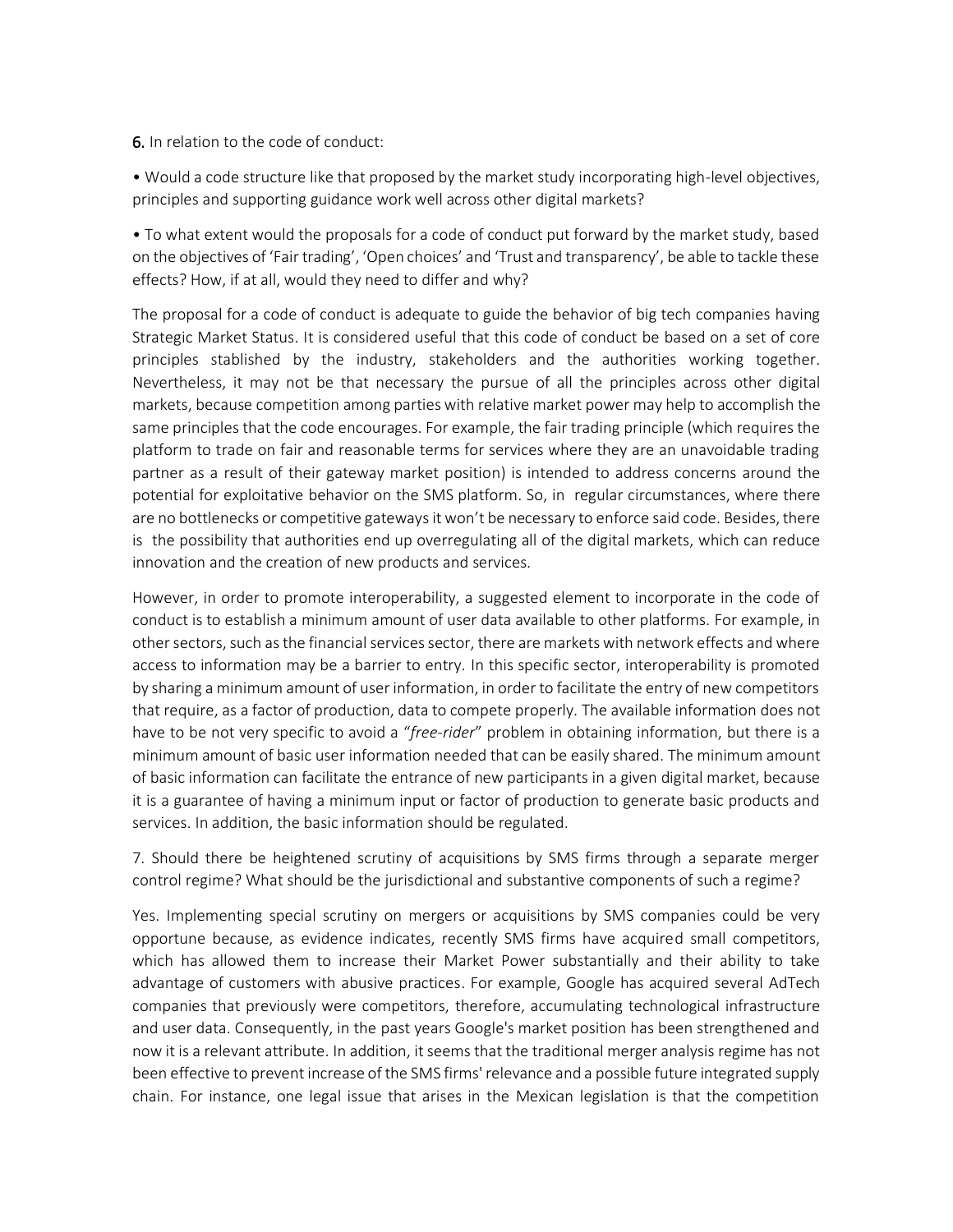authority is not able to consider individual mergers with different sellers (in the same market or related/adjacent markets) as a whole merger with the same purpose. In consequence, an individual basis analysis, as opposed to a holistic (aggregated) approach, may prevent the detection of anticompetitive effects in mergers by a possible SMS firm.

8. What remedies are required to address the sources of market power held by digital platforms?

• What are the most beneficial uses to which remedies involving data access and data interoperability could be put in digital markets? How do we ensure these remedies can effectively promote competition whilst respecting data protection and privacy rights?

In terms of what is described later, the main benefits of the potential remedies linked to user data sharing and interoperability relate to the facilitation of entry by newer firms in a certain market, because, precisely, the access to said data ceases to be a significant barrier to entry. However, data sharing must be established in line with clear criteria and with a minimum amount of data transparently defined, where data privacy for users is not compromised. For instance, in the Mexican financial system, particularly, in the process of obtaining loans by persons or businesses, credit data sharing is crucial in order to compete properly among credit score companies. For this reason, there is regulation in place that establishes the characteristics of user credit data that may be shared among firms. It is a minimum amount of data that is considered sufficient to develop the most basic financial products. The rest of the detailed information may be exchanged by credit score companies for a certain regulated price, although client consent is necessary. Thus, consumer data privacy is protected and the handling of the data is procured, while new competing firms are provided minimum guarantees of access to user data.

Regarding data protection and privacy rights, it is important that the proposed remedies that involve access to data and interoperability among platforms, include specific provisions that allow users of a certain platform to consent, via terms and conditions, the sharing of their information with third party platforms.

• Should remedies such as structural intervention be available as part of a new pro-competition approach? Under what circumstances should they be considered?

A structural remedy for the digital advertising market may be highly convenient. Considering that firms such as Google participate along the entire chain of value in some advertising markets (Ad tech stack), including both sides of a market, on the one hand, acting on behalf of advertisers, and on the other, on behalf of publishers. Therefore, separation of certain activities where a single firm is involved along the chain may enhance competition in such a market. Particularly, in this market, the separation of firms may aid in achieving transparency of prices in ad intermediation, which seems to be a concern that could affect advertisers as well as publishers.

9. Are tools required to tackle competition problems which relate to a wider group of platforms, including those that have not been found to have SMS?

• Should a pro-competition regime enable pre-emptive action (for example where there is a risk of the market tipping)?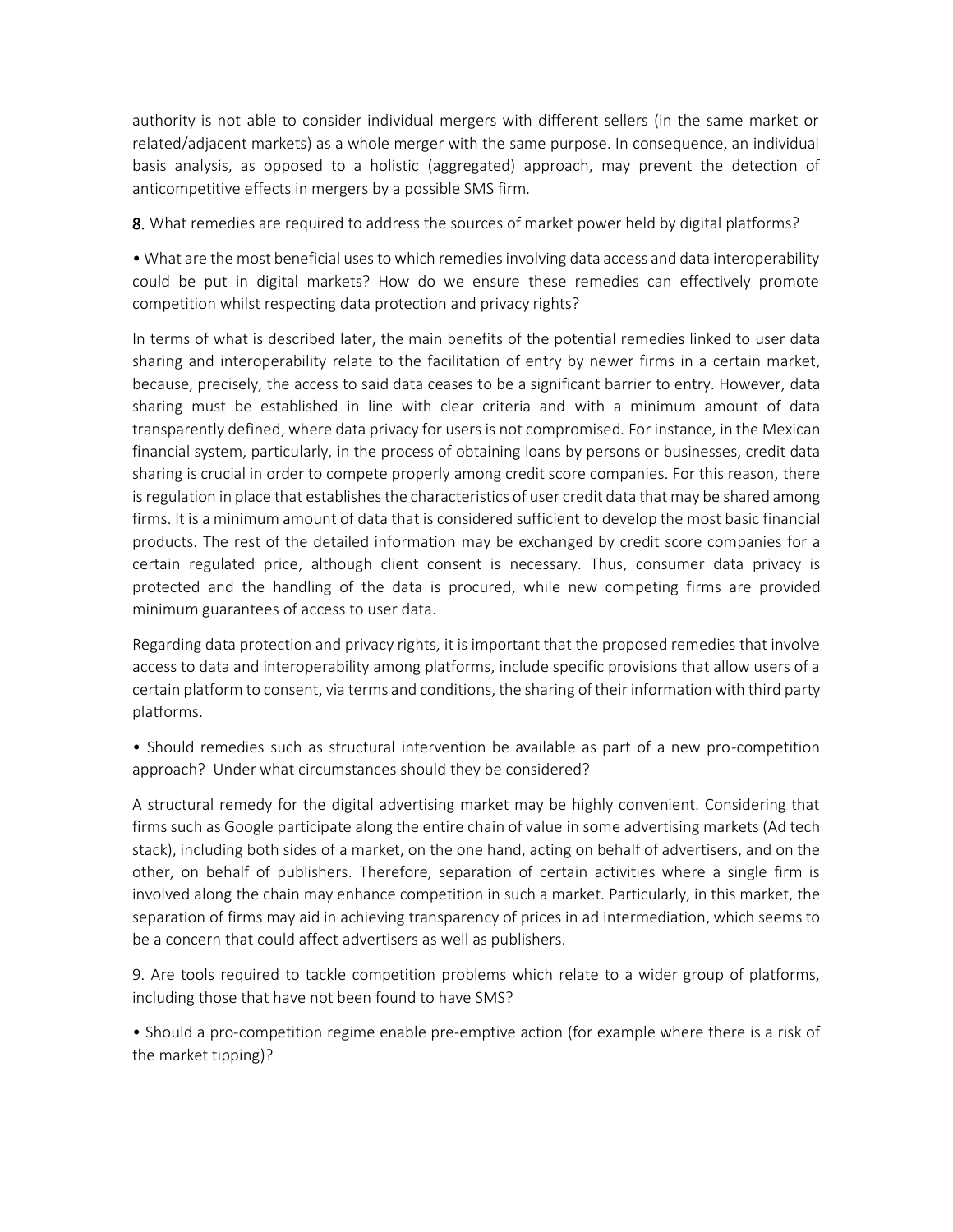Yes. Otherwise, there is a risk of firms with market power seeking strategies to preserve or reinforce it overtime. Establishing preventive measures may be useful in order to avoid the inhibition of innovation and the increase, overtime of switching costs.

• What measures, if any, are needed to address information asymmetries and imbalances of power between businesses (such as third-party sellers on marketplaces and providers of apps) and platforms?

In the digital advertising market, it is desirable to seek transparency regarding the determination of prices that are charged by firms such as Google and Facebook. There seems to be a lack of clarity on the proportion of spending that these companies retain from advertising transactions.

• What measures, if any, are needed to enable consumers to exert more control over use of their data?

Firstly, firms request permission from users in order to handle their information, by way of the acceptance of terms and conditions for registry on a platform. Regularly, these terms and conditions are not user friendly, due to their extent and complex texts. This circumstance inhibits most users to fully be aware of the implications of allowing these firms to gather and track their data, for the purposes of targeted advertising. For this reason, an adequate remedy could be to facilitate user understanding of terms and conditions, that may enable them to reject conditions that entail the aforementioned data gathering, without making it impossible to stay on the platform.

• What role (if any) is there for open or common standards or interoperability to promote competition and innovation across digital markets? In which markets or types of markets? What form should these take?

Interoperability may be substantial for companies that gather data across multiple users (big data) and that elaborate products or services (such as targeted advertising), from this input. Interoperability may significantly facilitate the entry of new firms in digital markets, that, in the end, could enable innovation and more competitive prices. In this sense, generating standards for interoperability may be vastly important for the elimination or reduction of barriers to entry.

## 3. Procedure and structure of a new pro-competition approach

10. Are the proposed key characteristics of speed, flexibility, clarity and legal certainty the right ones for a new approach to deliver effective outcomes?

The four mentioned characteristics (speed, flexibility, clarity and legal certainty) are essential in the making of the new regulatory approach focused on maintaining competitive conditions in digital markets. Considering that SMS companies are large companies that have experience defending themselves in competition investigations (and big pockets), a valuable feature could be the ability to adapt and redirect most of the resources available towards investigations that can generate greater social benefits or address harm in a better way. In other words, a pre-evaluation of the benefits that could be brought by implementing a new regulation and directing most of the resources towards its development should be considered.

When implementing a new pro-competitive approach, it is important to consider that mostly the companies that compete in digital markets are multinational enterprises that develop in different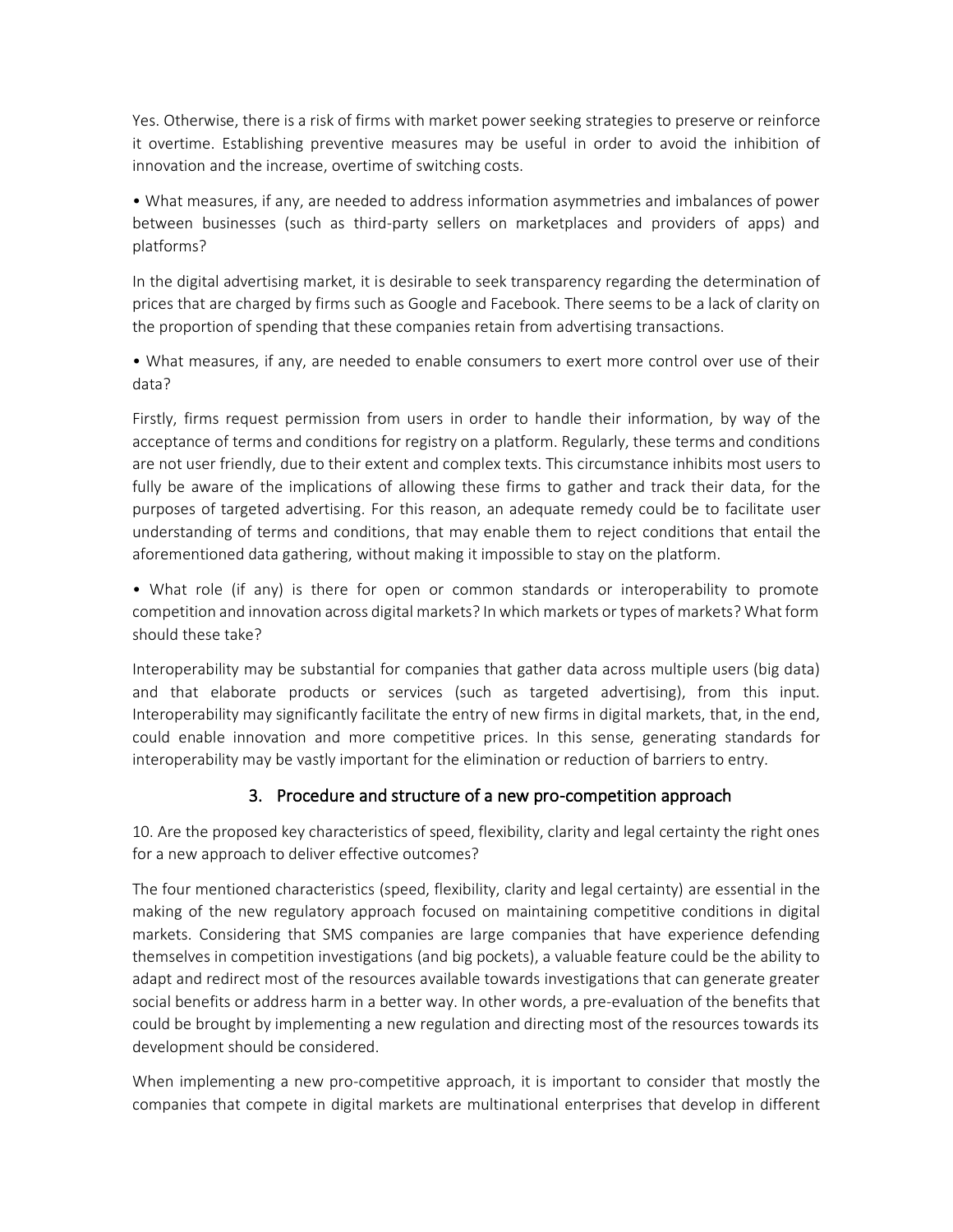regulatory environments. This means that it´s necessary to implement intense coordination between competition authorities in different jurisdictions where those companies are stablished o gather information to determine harm produced worldwide by these companies. Likewise, it is possible that the estimation of the productive capabilities of the SMS firms, including their market power and profitability could be misrepresented, since they are companies that have multiple branches all around the world. Agencies should not discard the possibility, for example, that these SMS companies have substantial market power, solely because its market share doesn't reach a certain threshold in a specific country. It should be considered that an SMS company that decides to enter a new market can quickly increase its productive capacity (considering the amount of available resources) and leverage itself in other markets where it currently has no market power in the short term.

11. What factors should the Taskforce consider when assessing the detailed design of the procedural framework – both for designating firms and for imposing a code of conduct and any other remedies – including timeframes and frequency of review, evidentiary thresholds, rights of appeal etc?

The taskforce should consider several legal aspects in designing the procedural framework. To begin with, regarding the timeframes considered for a designation of SMS, specific consideration should be set around market structure as well as evolution or development of markets, in order to include an adequate timeframe for markets that may be found to be relatively dynamic. As such, it seems to be relevant to designate the frequency of review, in terms of the elements that are found in a specific market and that justified the assignment of the SMS status.

As far as the evidentiary threshold is concerned, in the design of the procedures that an agency will undergo in order to determine whether a firm will qualify for SMS status, there should be clearly defined measures that allow the regulatory body to gather any information or evidence needed to reach a decision. Said framework must have the necessary provisions that enable full cooperation from firms under scrutiny, as well as provisions and sanctions that, absent cooperation, will provide the agency with the ability to reach a resolution.

Finally, in relation to the right to appeal, it is adequate for a firm to have access to judicial revision in order to insure due process. However, it is relevant to include such provisions, in relation to a procedural resolution, in order to avoid the obstruction of the proceedings, and the arrival of is conclusion in a timely manner.

12. What are the key areas of interaction between any new pro-competitive approach and existing and proposed regulatory regimes (such as online harms, data protection and privacy); and how can we best ensure complementarity (both at the initial design and implementation stage, and in the longer term)?

The Taskforce should consider that these three elements are aimed at improving market efficiency and that they are the main drivers that can affect the well-being of consumers in the long run. Online harms may include an important reduction of innovation as a result of the lack of competition in digital markets. However, there is a trade-off between the reduction of online harms and data protection and privacy. Now, it seems that preventing or reducing online harms, requires significant data sharing among competitors. As we mentioned before, data sharing is an important barrier to entry for small competitors, and a possible solution could be the sharing main information from users (partial data sharing). Another possibility relies on sharing data from most users but not including specific data, such as names, in order to prevent the violation of data protection regulation. So, the